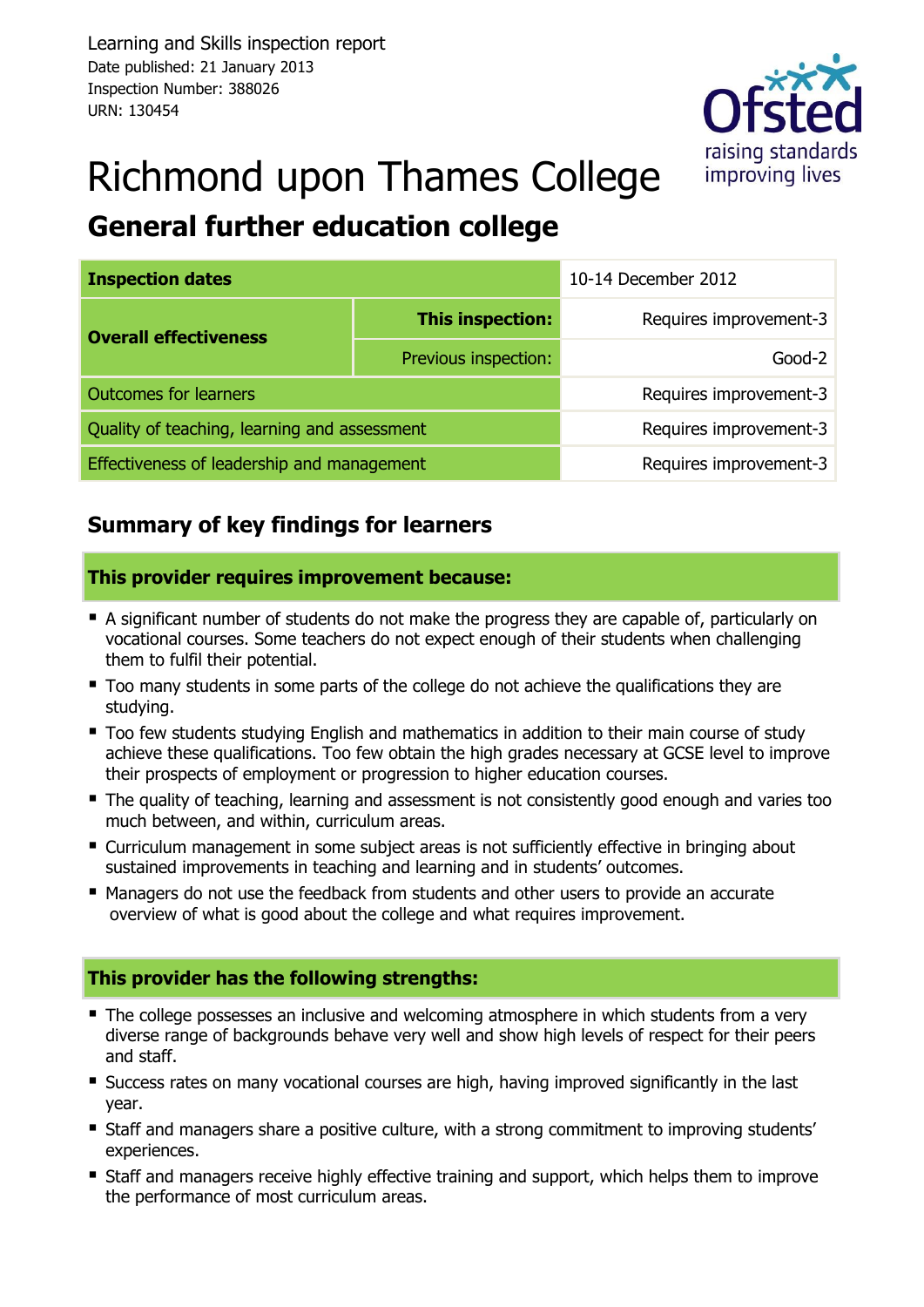Students travel considerable distances to take advantage of the wide range of courses which the college offers. The curriculum is based on a well-considered analysis designed to meet local and regional employment needs and the requirements of higher education.

## **Full report**

## **What does the provider need to do to improve further?**

- **IMPROVE THE SUCCESS rates and grades for students studying additional English and mathematics** qualifications by implementing fully the existing plan for this provision, and ensuring this leads to clear actions which have a positive impact on teaching and learning.
- **Develop the ability of teachers, through existing initiatives, to improve assessment strategies in** lessons and target setting, so they can gain a precise view of the progress that students make and help them to achieve higher grades for their coursework and in examinations.
- Make better use of the information gathered about students through initial assessment, to plan teaching strategies which meet their individual needs.
- Strengthen teaching and curriculum management by ensuring that the sharing of good practice takes place at all levels in the college; and that appraisal of staff performance is always closely linked to the quality of teaching and learning and improvements in success rates.
- Ensure that the good practice in collecting feedback from students and other users in some areas of the college is shared with all curriculum departments, so that the college can gain a more accurate and timely view overall of what they think about the provision.

## **Inspection judgements**

#### **Outcomes for learners Requires improvement Requires improvement**

- After a three-year period in which overall success rates remained static and below the national average, they improved significantly in 2011/12 and are now satisfactory. This improvement in performance has been particularly noticeable for students aged 16 to 18. For the smaller cohort of adult students, success rates remain low.
- Vocational courses have contributed significantly to much of this improvement. Success rates for these courses in most subject areas have risen markedly to at least the national average and, in many cases, well above it. A small number of subject areas remains resistant to this trend of much improved performance and has low success rates. However, while the college is very successful in retaining students on vocational courses, it is less so in ensuring that these students achieve their qualification. Achievement rates are below the national average for students aged 16 to 18 and particularly low for adult students.
- Students on A-level courses are successful in completing their qualifications. In many subjects, it is a 100% pass rate. They are less so on AS levels where, although the success rate has improved in 2011/12, it remains too far below the national average.
- Most students who enrol at the college have performed satisfactorily on their GCSE courses or equivalent programmes. Only around a quarter of students have high prior attainment. Too many students do not make sufficient progress in their studies based on their predicted grades. Progress is particularly poor on some vocational courses and varies too much on AS- and A-level courses.
- The college has been successful to some extent in reducing gaps in achievement between different groups of students. Students with identified learning needs who have performed less well than their peers in previous years are now equally successful in achieving their qualifications. Some cohorts of students from minority ethnic groups achieve very well whilst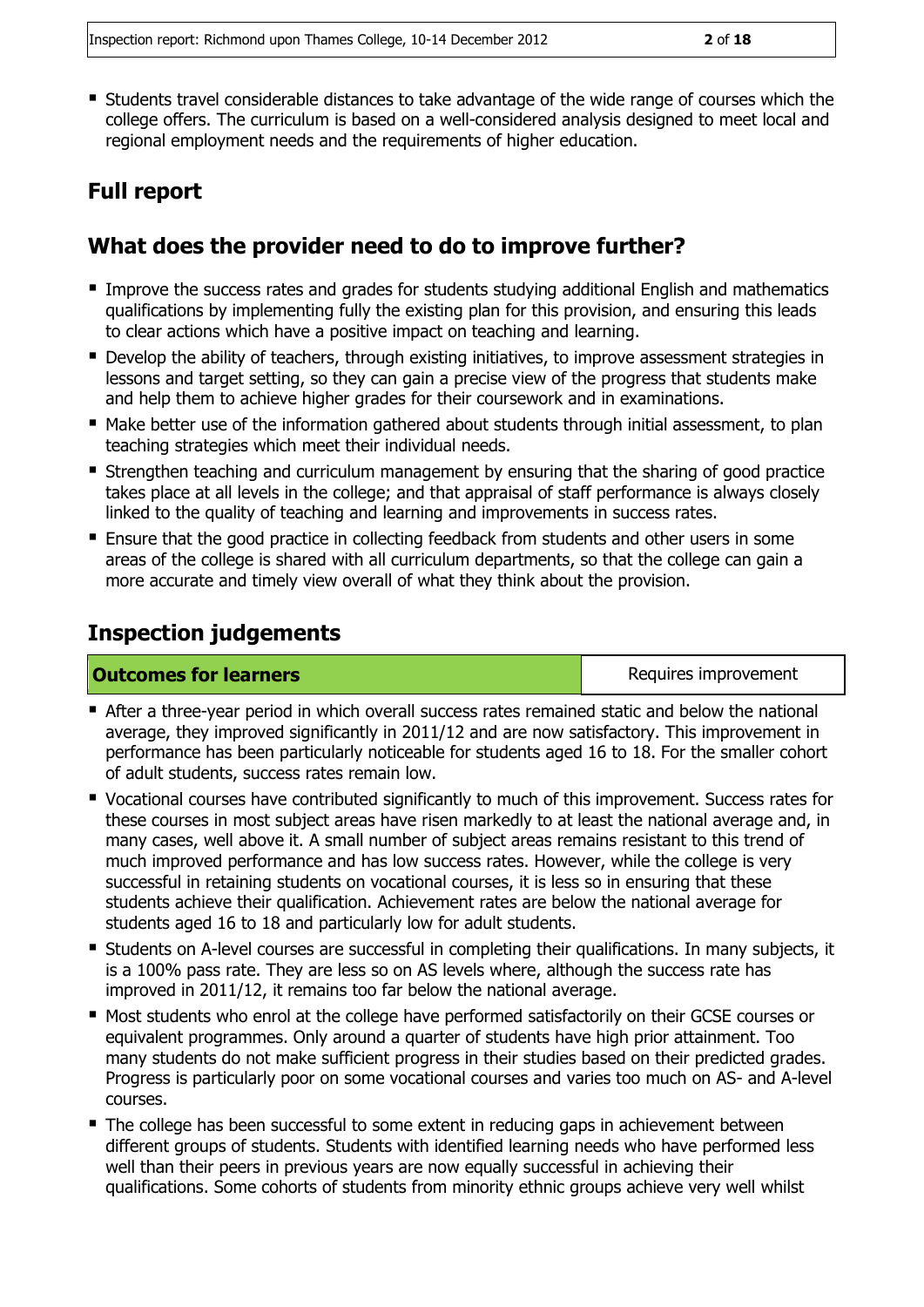others are less successful. Male students perform less well than their female counterparts and significantly so on advanced level courses, although the gap has narrowed.

- The college is very welcoming to students from a diverse range of backgrounds. Students value the way in which this diversity helps them to understand people's differences. They are very aware of their rights and responsibilities. Students feel safe around the college and standards of behaviour are good. They are very respectful of both their teachers and peers. The college has stringent policies on punctuality and attendance has improved in the last year. It is now satisfactory.
- **Students enjoy studying at the college and develop good technical skills and knowledge in many** lessons. They take part in a wide range of charity and voluntary activities. The promotion of, and participation in, sporting activities is a particularly strong feature of the college's extracurricular offer, while several thriving clubs and societies help students to improve their confidence and personal skills. Innovative work experience initiatives help students with moderate and severe learning difficulties and/or disabilities to develop their employability skills well.
- The development of students' skills in English and mathematics is satisfactory, but is too variable in different subject areas. Too few students are successful in achieving GCSE mathematics and English qualifications at grades A\* to C. Functional skills success rates are generally satisfactory, but are low in English.
- **Success rates for the small numbers of apprentices training in the workplace are low and have** declined over the last four years. Too few apprentices complete their qualification in the timescale planned for them when they started the course. The small cohort of advanced apprentices achieves very successfully, whereas the larger group of intermediate apprentices performs poorly. The college has taken actions to close poorly performing areas of its apprenticeship provision.
- **Progression to higher education courses for those students completing advanced level courses is** good. Progression between levels of study is satisfactory overall. Too few students progress from AS level to the second year of A-level programmes. This is particularly the case in science and mathematics. Data on the destination of students outside the college who have not progressed to higher education are incomplete as the college has been unable to contact a significant proportion of the relevant leavers for feedback.

#### **The quality of teaching, learning and assessment Requires improvement**

- Teaching, learning and assessment require improvement, as reflected in students' broadly average achievement and progress. Teachers are enthusiastic and support students well during and outside of lessons. The college's attempts over the last year to ensure that teachers have appropriate expectations of students are evident in many classes, but weaker lessons often feature insufficiently challenging learning activities.
- **Better lessons include interesting, varied and relevant tasks which focus sharply on what** students should be learning and which enable them to make expected or better progress. However, even in many of these lessons, teachers make insufficient use of detailed student profiles to plan the learning in such a way as to meet the often wide range of students' prior attainment. Too frequently, all students complete the same tasks irrespective of their ability, and higher performing students do not always have opportunities for additional challenge to accelerate their learning and progress.
- **Teachers do not use assessment sufficiently well to enable them to have a precise and reliable** view of the learning and progress of all students. They rely too much on verbal questioning to check and extend students' learning. Teachers use questioning to ensure all students contribute during lessons, but are often too ready to summarise students' answers themselves. They miss opportunities to ask students to justify their answers and to challenge their thinking.
- Questioning is at its most effective when teachers support individual students or groups well during their independent working on tasks, causing them to reflect on, and evaluate, their work.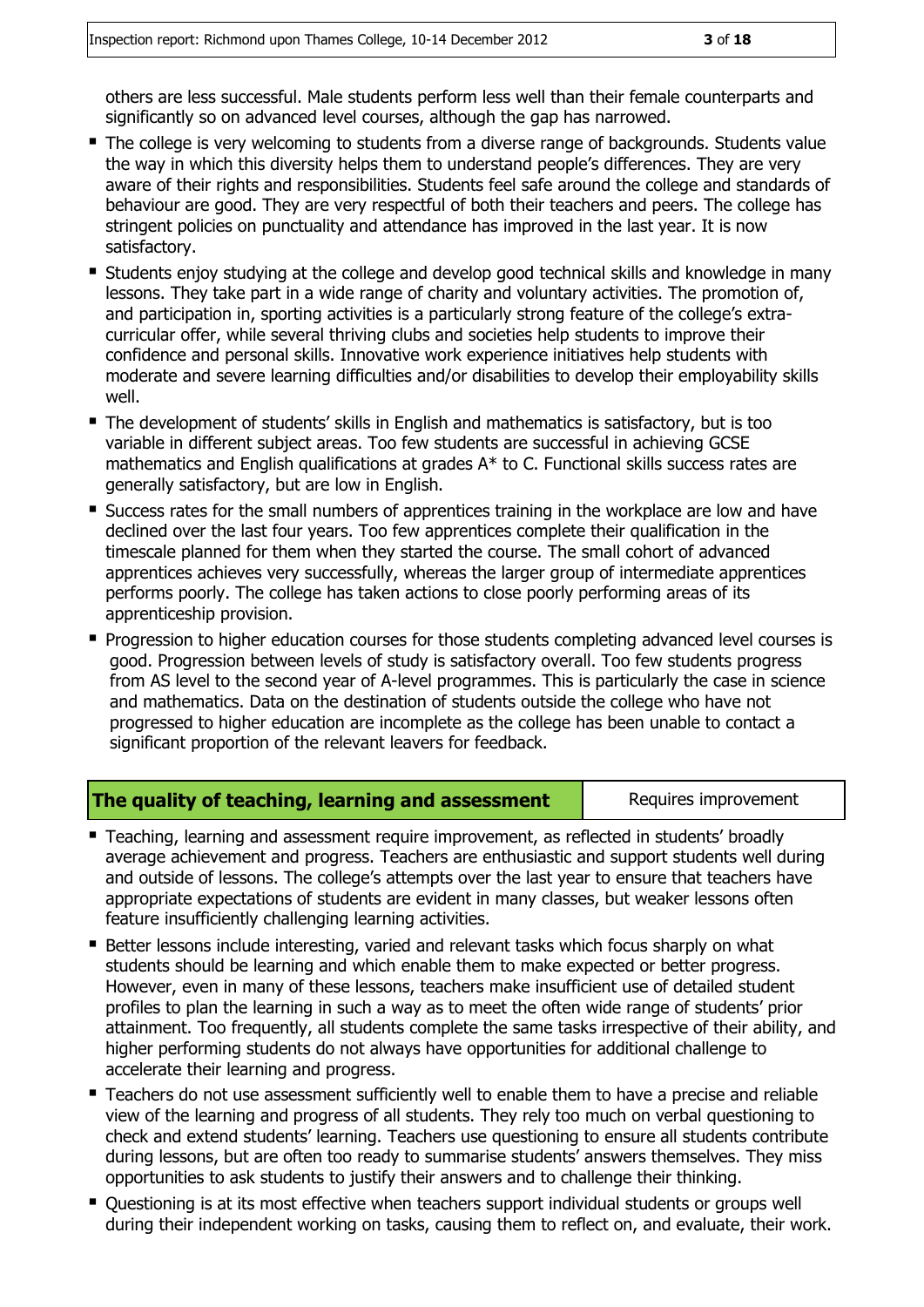Where it is less effective, teachers allow insufficient time for thorough checking of understanding and move onto the next task before consolidating students' learning.

- In the weaker lessons, teachers' planning focuses on the completion of tasks to the detriment of the skills and knowledge students should be developing. Teachers talk too much in a significant proportion of lessons and therefore do not provide sufficient opportunities to assess or support students' learning and progress. Students have little opportunity for active participation in the lessons or to learn independently of teachers.
- Some teachers and students use information and learning technology (ILT) very successfully to enhance learning. However, the use of ILT is under developed across the full range of the college's provision. In too many lessons, teachers use ILT solely for the purpose of showing preprepared presentations.
- The college has improved the quality of teachers' written and verbal feedback. This is particularly apparent on vocational courses at advanced level and the college has also ensured students receive their marked work back more quickly. Advice for students to improve their work on these courses is constructive. The best examples reveal students setting their own targets to improve which they then agree with the teacher. However, some of this target-setting is not always sufficiently precise.
- The college's well-planned new tutorial arrangements to monitor students' progress effectively show students how well they are progressing. However, not all target setting is yet of a consistently high standard to ensure precise assessments of students' progress. The extent to which staff have implemented these new arrangements successfully varies within subject areas.
- A growing number of teachers use good strategies to develop students' skills in English and mathematics. They pay particularly good attention to ensuring that students acquire and use technical language appropriately. However, the focus on this area of students' learning is too variable across the college and spelling and grammar often go uncorrected in students' work.
- **E** Support for students is effective in helping them to achieve in some areas of the college and follows on promptly from rigorous initial assessment of their additional learning needs. New arrangements for information, advice and guidance and for personal tutoring are well conceived and are enabling more teachers to focus solely on students' learning and progress. Communication between colleagues responsible for teaching and for tutorials is good and enables early intervention for students at risk of not completing their studies.
- New arrangements to evaluate and improve teachers' professional practice are showing significant benefits for students in many, but not all, curriculum areas. Teachers appreciate the greater clarity of the lesson observation process and the role of the teaching and learning advocates in helping them to improve their skills.
- **The college has planned for and introduced new arrangements for lesson observations and** acknowledges that inconsistencies remain in the precise impact of teaching on students' learning and progress. Inspectors' judgements of teaching and learning during the inspection showed too much divergence from the assessments made by college observers.
- Students work well together and learn in a harmonious atmosphere of mutual respect. The promotion of equality and diversity in the classroom is too variable across the college as a whole. Some teachers plan their lessons well to promote and reinforce equality and diversity, but others miss opportunities to encourage students' better understanding of these aspects of their learning.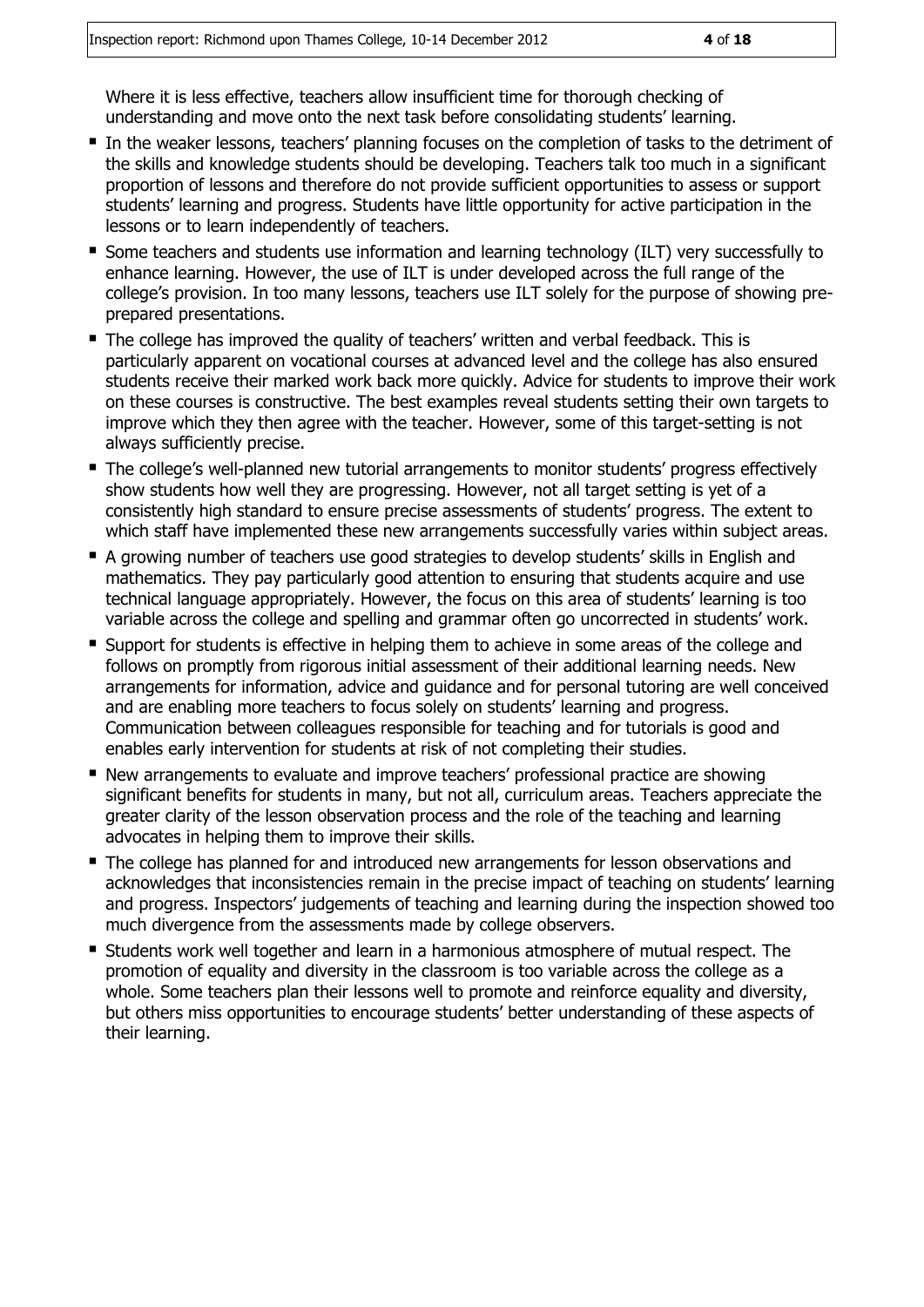Inspection report: Richmond upon Thames College, 10-14 December 2012 **5** of **18**

#### **Science and mathematics**

**Learning programmes for 16-18 Learning programmes for 19+**

Requires improvement

- Teaching, learning and assessment require improvement in science and mathematics. Outcomes have improved on most courses in mathematics and are at, or above, national averages. However, success rates are low in most science subjects and remain below national averages despite some modest overall improvement in 2011/12.
- Staff have high expectations of their students and are enthusiastic and knowledgeable about their subject. They are very supportive and encouraging in helping students to develop their knowledge and skills. Students appreciate this support, including the well-attended drop-in workshops to which they self-refer.
- In the best lessons, teachers set tasks for students based on their individual ability. In one mathematics class, this was done using colour-coded question sheets. However, lesson plans frequently lack sufficient detail in defining clear objectives and strategies to meet individual needs rather than those of the group as a whole. In many classes, students are unable to lead discussions or contribute actively as teachers talk too much.
- The checking of students' progress in lessons is sometimes good, with effective use of questionand-answer activities to probe understanding. However, this practice is not consistently used in all subject areas, and in some lessons where it is used it does not involve all students. Checks on learning in these lessons are limited and students' progress suffers from a lack of challenge to the more able members of the group.
- The development of students' laboratory skills is effective. Students demonstrate the ability to handle glassware and chemical solutions safely and confidently. They have a good awareness of health and safety through teachers reminding them of the need to review safety measures at appropriate points in practical lessons, and to develop their own safe working protocols in project work.
- **E** Laboratory resources are satisfactory. Some laboratories with old décor and ageing equipment do not provide a particularly stimulating learning environment.
- Most teachers assess students' assignment work promptly. The quality of feedback is often good in science and incorporates helpful points for improvement. In mathematics, the marking of some work is very thorough and students have to retake assessments following additional support until they have demonstrated a sufficient knowledge of the topic. However, some feedback on assessed work is very brief and does not help students to know what they have to do to improve their work.
- **Students value the electronic learning resources available, and, in some subjects, teachers make** good use of the college's virtual learning environment (VLE) to set assignments and homework. However, others miss opportunities to use ILT to enhance learning in lessons.
- Students receive a lot of encouragement to progress to higher education and a significant number obtain places at university. The range of subjects in both the sciences and mathematics is broad and popular with students, many of whom travel a long way to attend courses at the college in this department.
- **Teachers do not always identify appropriate opportunities for students to develop their English** skills in lessons. Students' presentation and scientific drawing skills are often under developed. Students on advanced level science courses are sometimes hesitant in using specialist terminology and are not challenged sufficiently well to do so. In mathematics, some students set out their work in a disorganised way which increases the chances of transpositional and other errors.
- **Information, advice and quidance are satisfactory. Students receive good advice from** admissions tutors who work with subject specialists in helping A-level students to select the right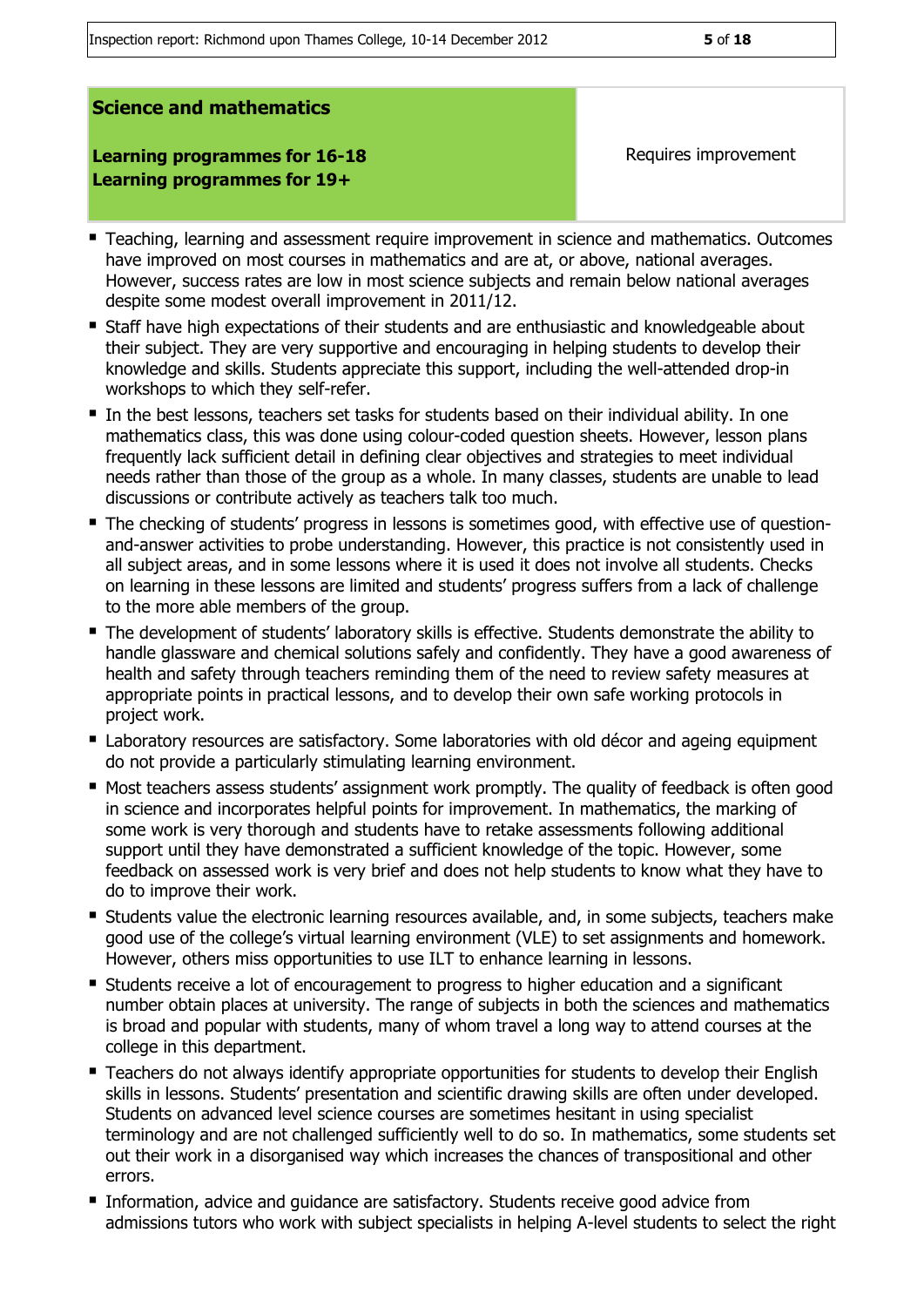combinations of courses. However, students taking AS-level biology without studying AS-level chemistry tend to perform less well than those students taking both subjects.

The college has been successful in reducing the differences in the achievements of men and women in these subject areas, although the latter continue to perform better than the former. Students and staff work in an inclusive working environment, but opportunities are missed in lessons to challenge stereotypical thinking and to engage students in naturally occurring discussions about equality and diversity.

| <b>Sport</b>                                                        |      |
|---------------------------------------------------------------------|------|
| <b>Learning programmes for 16-18</b><br>Learning programmes for 19+ | Good |

- Teaching, learning and assessment in sport are good. Outcomes for students have shown a very significant improvement in the last year, particularly on vocational courses where success rates are now high. Performance has been less successful on the smaller number of academic programmes. Students generally make good progress in lessons. They develop increased knowledge in theory lessons, for example of pulmonary functions, and good practical skills through activities such as fitness tests and health screenings.
- Staff are well qualified in both teaching and sport. Many have significant subject expertise and experience in particular disciplines. All teachers have coaching responsibilities in the college's sports academies in addition to their teaching function, and act as role models to the students who benefit in developing professional and disciplined attitudes to work and sport.
- **Teachers work in small, close-knit teams with full accountability for their assigned courses and** targets for achievement. They plan very effectively to meet students' individual learning needs through detailed schemes of work and lesson plans designed to build knowledge and skills. The wide range of planned activities in lessons reflects students' prior attainment accurately. Teachers make very good use of revision sessions and practical assignments to help students achieve their qualifications.
- Access to very good sports facilities enhances students' development of practical skills in sports such as football and volleyball. A newly equipped gymnasium enables students to apply learning from theory classes, such as the exploration of the use of muscles on different pieces of exercise equipment. Students benefit also from the use of local leisure centres to practise indoor cycling and to carry out fitness assessments for schoolchildren.
- Monitoring of students' progress in lessons is good. Teachers use direct questioning well to elicit full explanations from students. Very effective warm-up and plenary activities at the start and end of lessons, as well as quizzes and worksheets, provide accurate on-going assessments of students' progress. Observations of practical skills in lessons, such as football dribbling, result in immediate feedback for students, with good use of peer assessment to check learning. Workbooks support learning well through accurate clarification of course expectations and assessment criteria. Teachers return marked assignments promptly and while the feedback is supportive, it does not always explain fully what students need to do to improve their work.
- Many lessons incorporate very good planning for the differing abilities of the students present, and result in the completion of objectives which all students find appropriately challenging. In one class, students organising a sports event had individual responsibility for different aspects of managing the activities according to their ability and interests. However, teachers talk too much in some classes and this inhibits students' independent learning and their opportunity to practise research skills.
- Personal tutors work well with students and teachers to review and update students' targets. They attend course team meetings and keep themselves informed fully of students' progress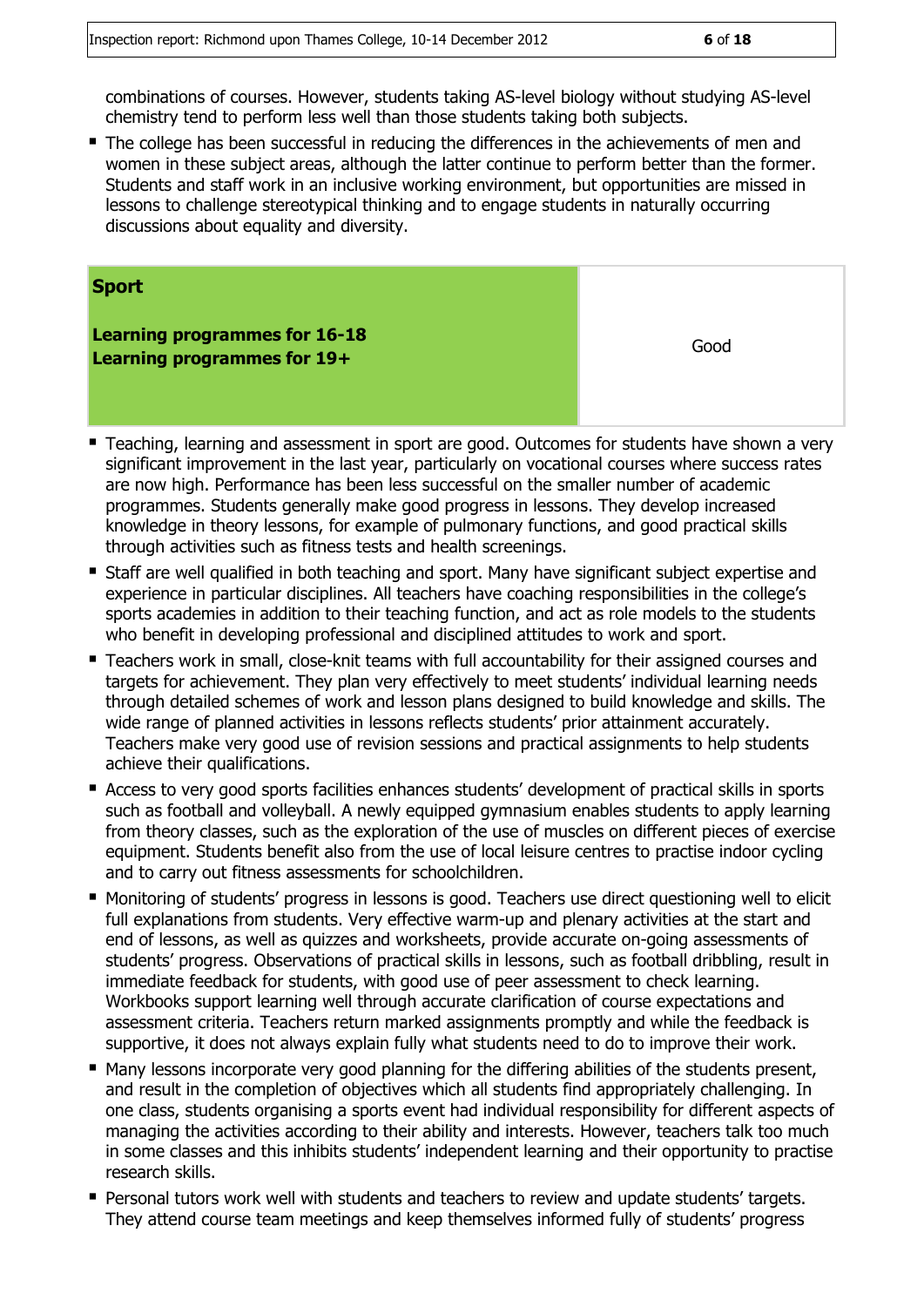and performance. They monitor aspects such as attendance effectively and take rapid action to resolve any problems.

- **Teachers provide good opportunities for students to develop their English skills well in lessons.** Students use complex anatomical terms well and learn to spell the names of particular muscles in the body accurately. However, the support for some students with English as their second language is not sufficiently well integrated with classroom activities.
- **Information, advice and quidance are very good. Students are clear about their ambitions and** progression routes at an early stage of their studies and praise the guidance they receive from staff about suitable pathways to meet their career aims. Well-planned progression routes offer students a variety of choices from foundation level through to university entrance or employment. Students study for very useful and relevant additional qualifications specific to particular careers, such as personal training.
- The sports department promotes an inclusive culture where students respect each other and staff. Some lessons promote equality and diversity well, for example in exploring the barriers to women participating in sport but, in others, teachers miss opportunities to integrate an understanding of equality in sport into their lesson plans.

#### **Visual arts**

**Learning programmes for 16-18 Learning programmes for 19+**

Good

- Teaching, learning and assessment are good and reflect the good outcomes for students in visual arts. Many students make good, or very good, progress in their studies, particularly on academic courses. Success rates on vocational programmes have improved considerably in the last year to be well above national averages. Students enjoy their courses and value the support they receive from teachers. Progression within the subject area to other courses and to higher education is good.
- Teachers have ambitious expectations for the students. They design projects which encourage students to think creatively, make good progress and value their work. Students produce many original and creative pieces of work and develop a very good range of technical and more general skills.
- Many of the visual arts staff are practising professionals who use their skills and knowledge to very good effect in planning, designing and teaching lessons. They produce creative and imaginative learning resources and apply industry standards when judging students' work.
- **Students produce their own very useful self-assessment profiles. They are familiar with their 4** grades for assessed work and the future targets set for them. Teachers know their students well and use this knowledge very productively to plan lessons which stimulate their interest. Lesson plans and schemes of work are detailed and require students to learn new skills and techniques. Teachers encourage students very effectively to develop the skill of independent working both in and outside of the classroom. They ensure that students take responsibility for the planning of their projects and how they will complete them in lessons and during home study. Students work very well on their own or in small groups in most lessons with teachers prompting them appropriately regarding deadlines, research techniques and learning objectives. In a small minority of lessons, teachers spend too much time talking to students as a group which limits their opportunities to develop independent thinking skills.
- Peer mentoring and an atmosphere of constructive criticism ensure students support each other well and develop self-confidence in their work. They often exceed the requirements of project briefs through imaginative and innovative ideas gleaned from additional research. Teachers provide helpful pressure and encouragement to ensure that students with a wide range of abilities complete their studies and achieve well.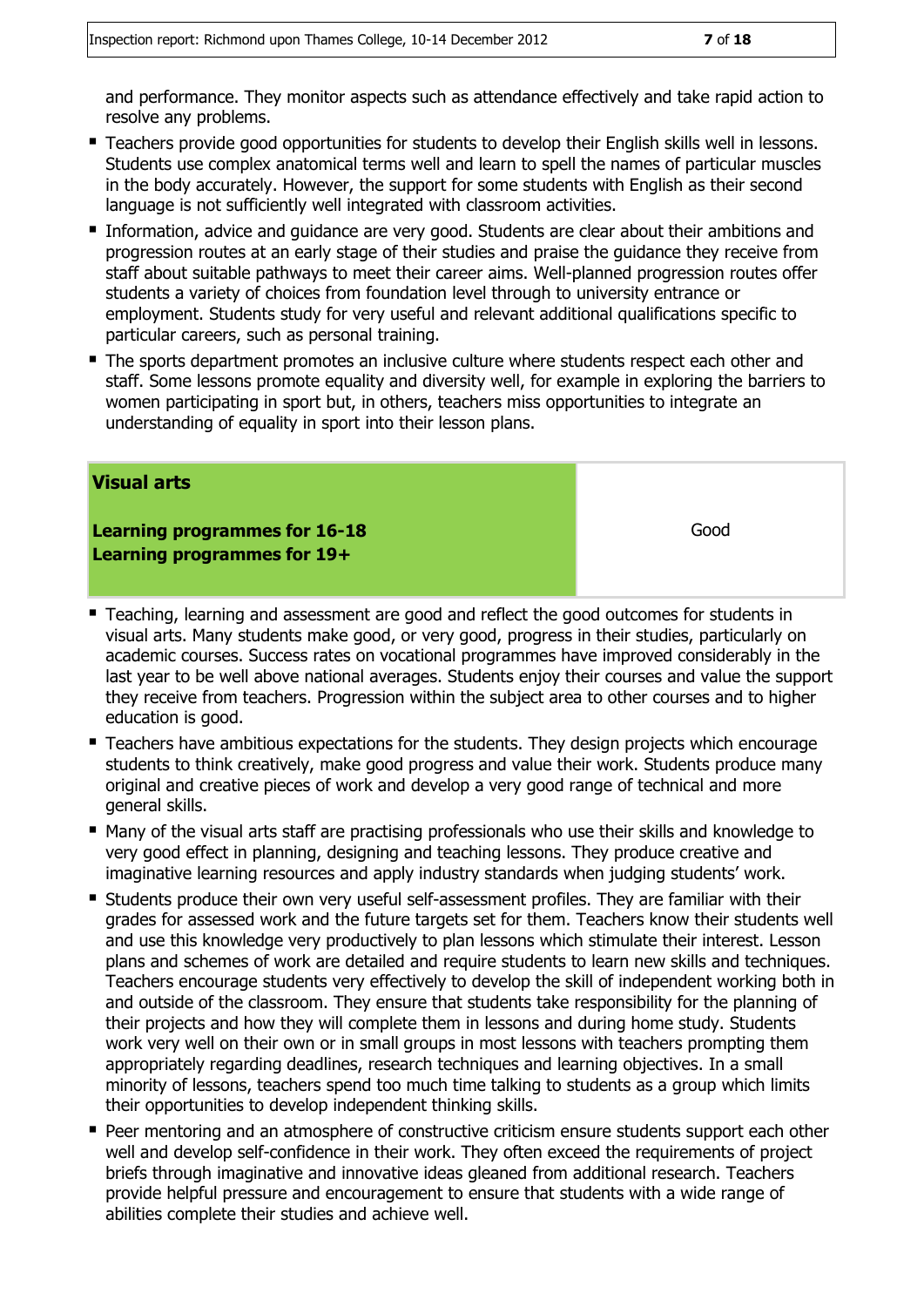- Students benefit from good curriculum enrichment through productive partnerships with art colleges and museums. A visit to a zoo to sketch animals resulted in the students learning advanced computing skills in animation at college and gaining a much greater appreciation of animals and their habitats. Study trips abroad inspire students and extend their experience. Some students become involved in valuable charity and community work.
- In a number of lessons, teachers miss opportunities to promote equality and diversity. Less able students and those with particular disabilities or other special requirements benefit from being able to attend support workshops and additional studio time. Students feel safe and work in an atmosphere of mutual respect for both their peers and teachers.
- Some classrooms are too crowded and become cluttered. The college recognises the need to provide more storage space for artwork. Staff deal quickly and efficiently with any health and safety issues and they all receive appropriate risk assessment training.

#### **Social sciences and psychology**

**Learning programmes for 16-18 Learning programmes for 19+**

Requires improvement

- **Teaching, learning and assessment require improvement in social sciences and psychology.** Students' outcomes are satisfactory overall but vary considerably between different subjects and types of qualifications. Most students complete their courses, but too few achieve high grades as a result of insufficient challenge in many lessons. Students make reasonable progress in developing their critical and analytical abilities as well as their personal, social and employability skills.
- In the better lessons, teachers use their detailed knowledge of students to plan ambitious targets for them to achieve. These classes provide appropriate levels of challenge for the more able students and good support for those performing less well. However, many teachers use general aims and objectives without considering students' individual starting points sufficiently well. These lessons are less effective in encouraging all students to achieve their full potential.
- Most teachers have good classroom management skills to which students respond positively. Students are punctual, conscientious and follow instructions well. They cooperate productively with each other in lessons. Many students develop their self-confidence, but some teachers do not always give students sufficient opportunities to take the responsibility for their own learning of which they are capable.
- The best lessons are well structured and include varied activities which relate well to students' understanding and experiences. In an excellent geography lesson, the teacher encouraged small groups of students to analyse and then give feedback individually about the severe flooding issues in the United Kingdom. The students responded very well to what they saw as a contemporary and very relevant topic for discussion. However, while many teachers use a wide range of activities in lessons, these are often rushed, with insufficient time allowed for students to reflect and consider wider issues. Teachers talk too much in a few lessons and students become passive and listless.
- **Teachers assess students' knowledge and understanding in lessons mostly through questioning** and observation, but these approaches are often insufficiently challenging and do not encourage all students to respond. In a small minority of lessons, teachers use other methods effectively to check learning such as quick starter tests, quizzes, mini-whiteboards and peer assessment. These activities motivate students and help the teacher to assess everyone's progress more effectively. The quality of written feedback in students' work is too variable, with some teachers providing detailed, constructive and timely responses whilst others return students' work which they have assessed and corrected much less thoroughly.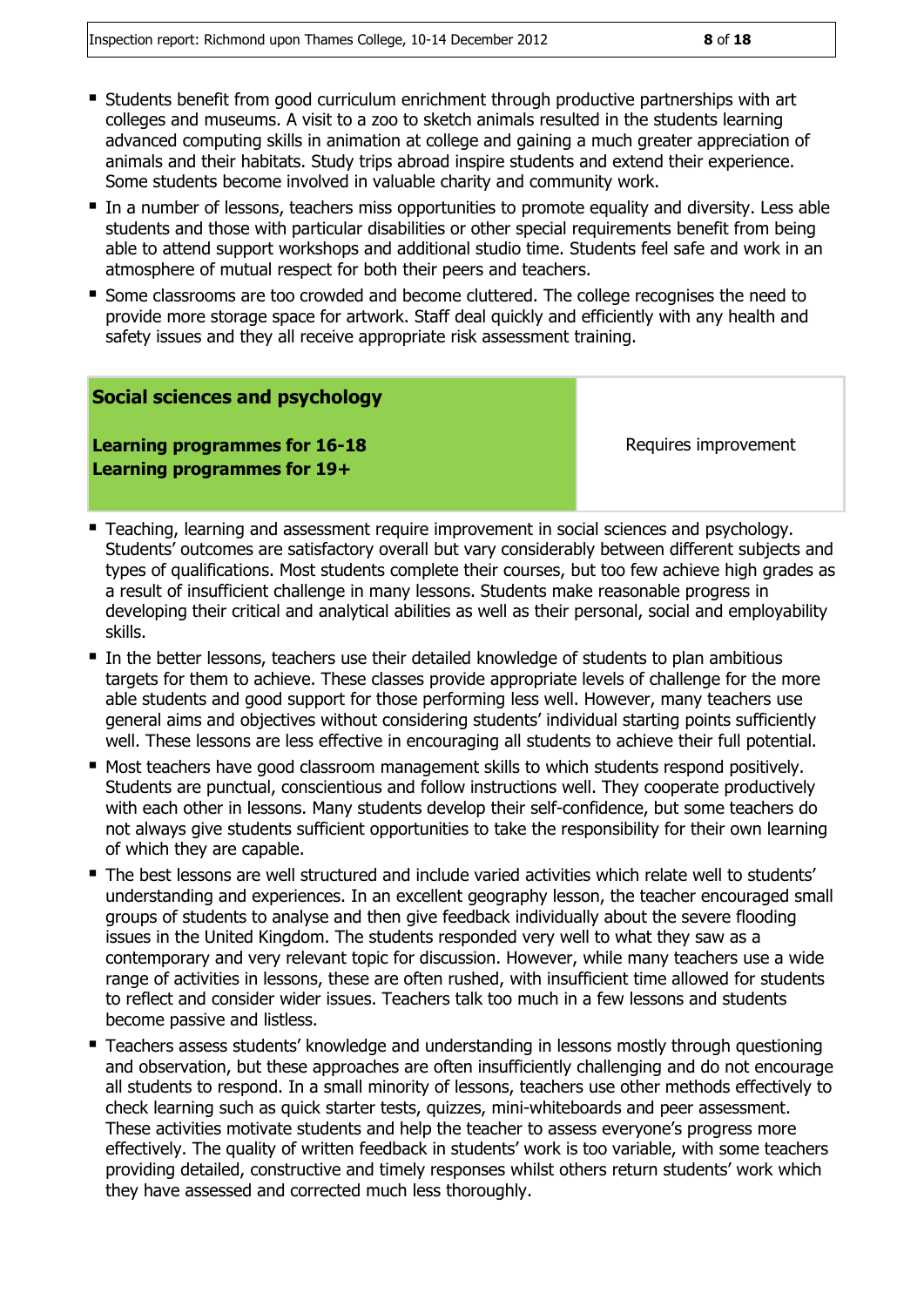- The development of students' skills in English and mathematics in lessons varies too much across different subjects. The promotion of numeracy skills is satisfactory in geography, economics and psychology. Students in sociology and politics receive particularly good encouragement to use precise language and terminology.
- The promotion of e-learning is under developed in most lessons and often limited to teachers using electronic slide presentations or showing video clips without explaining their context sufficiently clearly. Teachers do not enable more extensive use of ILT, for example through interactive learning or in research methodologies, and the enthusiasm and interest which elearning might generate for many students are underexploited. Classrooms are frequently dowdy and uninspiring.
- Support for students is satisfactory, including advice and guidance. The college's new tutorial system is helping most students to understand their targets and action plans, but this new initiative still needs time to become successful across all groups of students. Students find teachers helpful and approachable regarding a range of academic and personal matters. Teachers respond well to particular problems, for example introducing additional sociology and psychology workshop sessions to make up for recent staff absences and to meet specialist subject needs.
- **Teachers promote equality and diversity well in the curriculum content of many subjects, for** example through the analysis of stereotypes in psychology and considerations of gender, ethnicity and social class dimensions in sociology, psychology and economics. Teachers establish a strong culture of respect and sensitivity to which students respond very well. Students conduct themselves with great consideration for their teachers and peers.

#### **English and modern foreign languages**

**Learning programmes for 16-18 Learning programmes for 19+**

Good

- Teaching, learning and assessment in English and modern foreign languages are good. This reflects the improved outcomes in the subject areas and the success of a number of recent interventions by managers. Students make good, or very good, progress in the majority of modern foreign languages, but are less successful in English. Managers have taken effective actions to manage poor performance through closer monitoring of students' attendance and progress. Students develop good language speaking skills and are able to articulate complex ideas confidently in both English and modern foreign languages.
- Support for students is very good and builds their confidence. Teachers provide highly effective support for students both inside and outside the classroom. The initial assessment of students' skills is accurate in identifying their individual support needs. For example, in modern foreign languages, bilingual students attend discrete, fast-track lessons. Other students have regular individual learning sessions with language assistants to enhance their language skills.
- Communications with parents and/or carers are excellent through regular email contact, in which teachers provide clear feedback on students' targets and the support the students require.
- Staff demonstrate high levels of expertise, knowledge and passion for their subject areas, and this inspires students to want to achieve well. All staff are highly reflective practitioners who strive constantly to improve their teaching and who work within an ethos of mutual support and collaboration. Modern foreign languages teachers are all native speakers who motivate students well through their consistent use of the target language.
- In the best lessons, teachers plan very effectively for the use of a wide range of tasks and assessment to develop and check learning. They use individual activities to inspire students' interest. The pace of the lessons is highly appropriate and teachers use group and pair work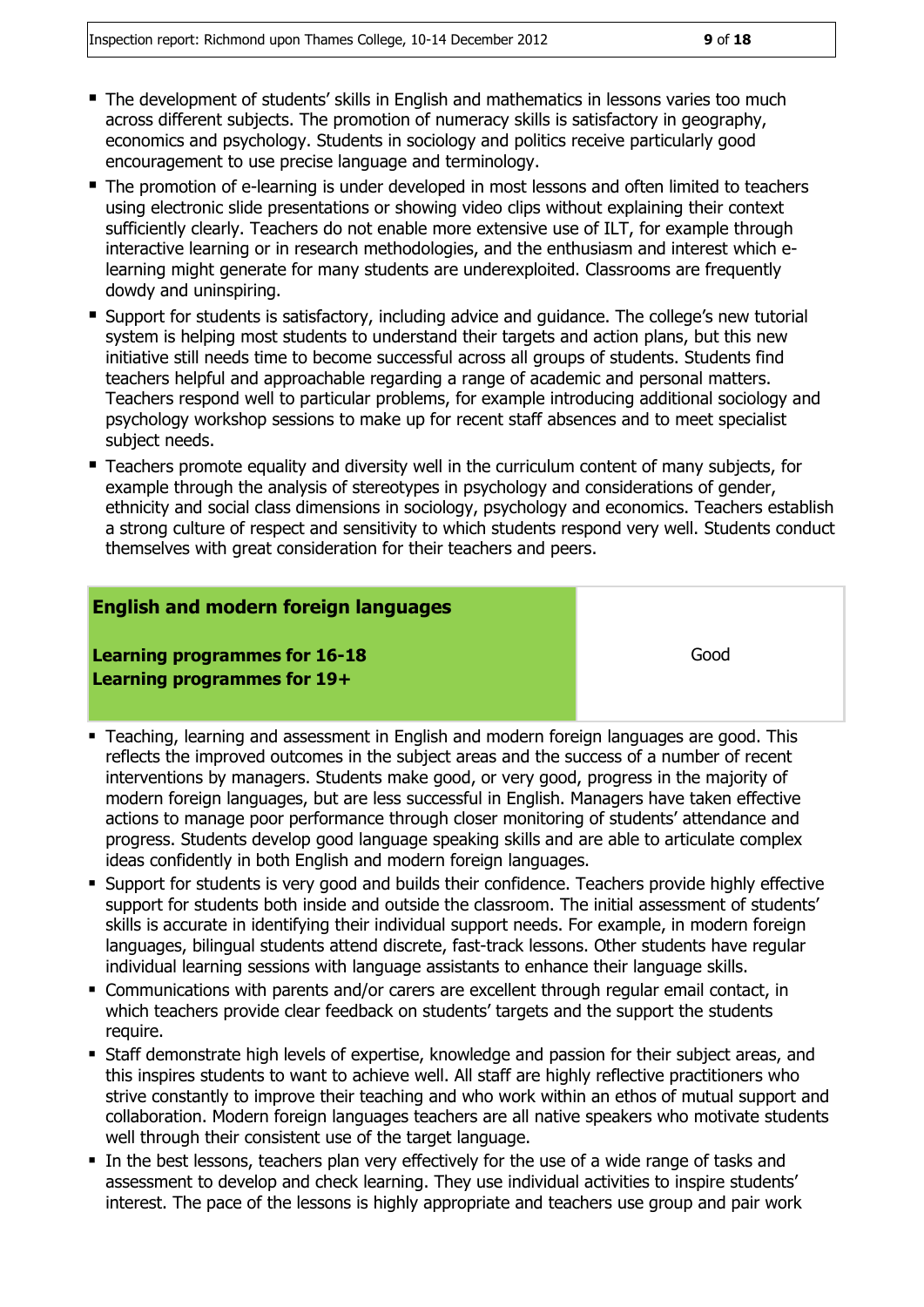very well to ensure they get the best out of their students and enable them to make good progress.

- In the weaker classes, teachers do not always challenge students sufficiently and tend to confuse the objectives of the lesson with its overall aim, by planning for the completion of tasks rather than what students will learn from them. The pace of classes is sometimes slow. Students in these lessons are too passive and make only reasonable progress.
- The majority of written feedback on students' assessed work is detailed, informative and brings about improvement. In some English classes, students transpose feedback from previous work to the start of the next assignment as an effective strategy to focus on developing their skills further. Teachers' feedback in modern foreign languages is precise and detailed and couched in the target language. A small minority of written feedback is imprecise and lacks sufficient detail.
- The quality of verbal feedback in classes varies too much. In the better lessons, questioning is challenging and probing. Students articulate their answers fully and demonstrate finely honed analytical and thinking skills. However, teachers do not direct their questions at individual students in too many instances. They allow insufficient time for reflection.
- The use of ILT in lessons is under developed. Teachers tend to use it only for pre-prepared presentations which do not always engage students' interest sufficiently well. In the better classes, staff use ILT effectively for target setting and make good use of interactive electronic websites to stimulate students' interest.
- Students develop good English skills through constant development and reinforcement of their vocabulary, linguistic analytical skills and grammar. The integration of mathematics skills with lessons is under developed.
- Advice and guidance are very good. Staff use a flexible and appropriate approach at the start of the academic year to ensure students make the right choices about the courses they study. A team of specialist interviewers who is familiar with the subjects provides expert advice and guidance. Communications within this team are highly effective, which ensures students receive very good support when applying to higher education courses. The team acknowledges the need for greater focus in future on students' employment choices.
- **The promotion of equality and diversity in the curriculum is highly effective. Teachers and** students treat each other with respect and dignity. Students feel safe and confident in lessons. Staff review the make up of student groups prior to the start of the academic year to choose texts and other learning resources that reflect the diversity of the student intake. Teachers' use of examples relating to equality and diversity is very prominent in lesson planning and this enhances students' awareness of different cultures.

#### **Business management, accounting and finance**

**Learning programmes for 16-18 Learning programmes for 19+**

Requires improvement

- **Teaching, learning and assessment require improvement. Outcomes for students have improved** significantly on the majority of vocational and academic courses and are now broadly in line with national averages. However, success rates are declining and remain significantly below national averages for many students on advanced and intermediate level programmes. Most students make satisfactory progress in their studies.
- In many lessons, teachers develop a collaborative working relationship with students and create a purposeful environment for learning. Students enjoy their studies and retention rates are high. They value highly the support they receive from their teachers. Students respond well to the tasks they are given in classes and most are able to work quickly and confidently to complete them. They use ILT well as an aid to research and the quality of assignment work is good.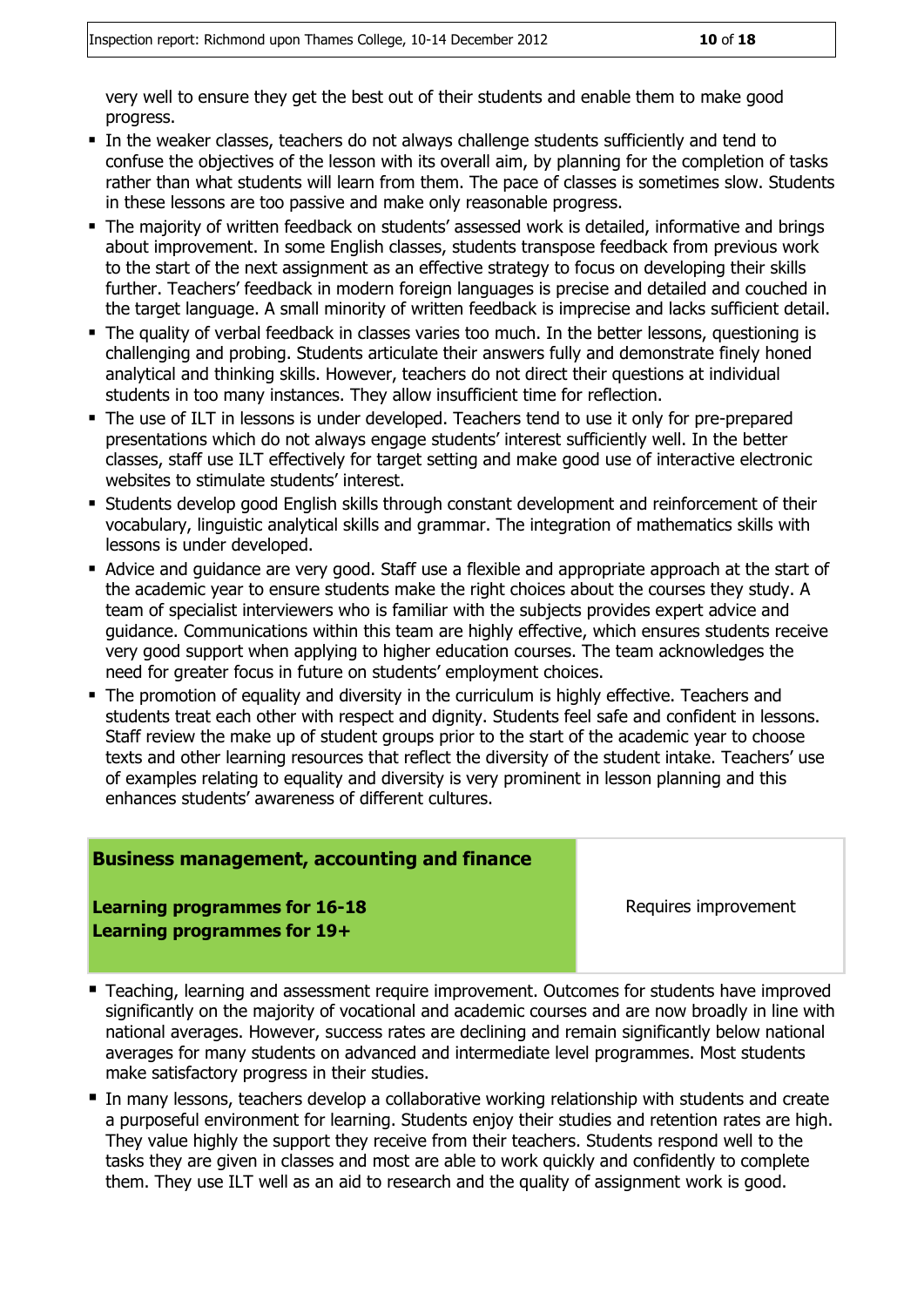- On advanced level courses, the motivation and interest of some students in lessons are poor. Teachers are not always successful in ensuring that the tasks they set for students are appropriate for the wide range of abilities in the group. Some students do not participate effectively in all learning activities and teachers do not encourage them sufficiently well to make notes or to take part in discussions during group work.
- **Planning for learning is under developed among some teachers. In the better lessons, teachers** prepare their lessons carefully. Learning outcomes and assessment strategies are clear and comprehensive and support the development of students' knowledge very effectively. Staff use a range of initial assessment techniques promptly and well to establish students' levels of ability, including their skills in English and mathematics. Activities to assess learning take full account of the wide range of students' prior abilities. Teachers give detailed consideration to how they will challenge more able students to extend and develop their knowledge.
- In less effective lessons, teachers' weaker planning means that students progress slowly and do not participate sufficiently well. Teachers talk too much and lessons lack an appropriate pace and focus. Activities do not take sufficient account of the wide range of students' abilities. Learning outcomes do not always focus on what students should achieve, and assessment for learning is limited to a narrow and unimaginative range of strategies.
- **Teachers' use of questioning is ineffective in too many lessons and does not enable teachers to** determine whether all students make the expected progress. Teachers tend to tell students what they know rather than allowing them to be creative and use their prior knowledge to explore a deeper understanding of key concepts.
- The quality of feedback on students' assessed work is variable and target setting is not always sufficiently specific to support students to improve their work further. Where teachers do this well, they have created online discussion fora to enable continuous dialogue with students about how to improve their assignments. In some instances, the feedback on marked work indicates clearly to students what they need to do to develop their skills and knowledge further.
- Other teachers miss opportunities to provide sufficiently detailed written evaluations of students' work. The correction of spelling and grammar mistakes is insufficiently thorough. Targets agreed with students often lack clarity regarding how students will achieve them.
- Teachers do not focus sufficiently on the development of students' employability skills. The college has identified this weakness as an area for improvement. Some teachers integrate the development of students' verbal and numerical skills well with the teaching of their subject. However, students do not participate in work placements. Teachers do not routinely link transferable skills demonstrated in the classroom, such as communication and team working, to their use in the workplace.
- Support for students applying for jobs and university is good. Students value the role of the college's careers centre in helping them with completing application forms and personal statements. A high proportion of students on A-level courses progress to university.
- Students learn in diverse groups and a culturally rich environment. They feel safe at the college. In the best lessons, teachers challenge students confidently regarding issues of culture. They adapt learning resources appropriately to reflect the diversity of student groups. However, the promotion of equality and diversity in some lessons does not always reflect the make up of particular cohorts of students. Some learning materials are too Eurocentric and teachers do not challenge students' cultural stereotyping.

#### **The effectiveness of leadership and management Requires improvement**

■ Senior leaders and governors have set an ambitious mission and vision for the college which emphasises high expectations for students' success. The recent restructuring of the college has streamlined its management and has resulted in gains in efficiency. The principal conveys clear information to the staff about the college's progress towards achieving its aims at the beginning of each new academic year.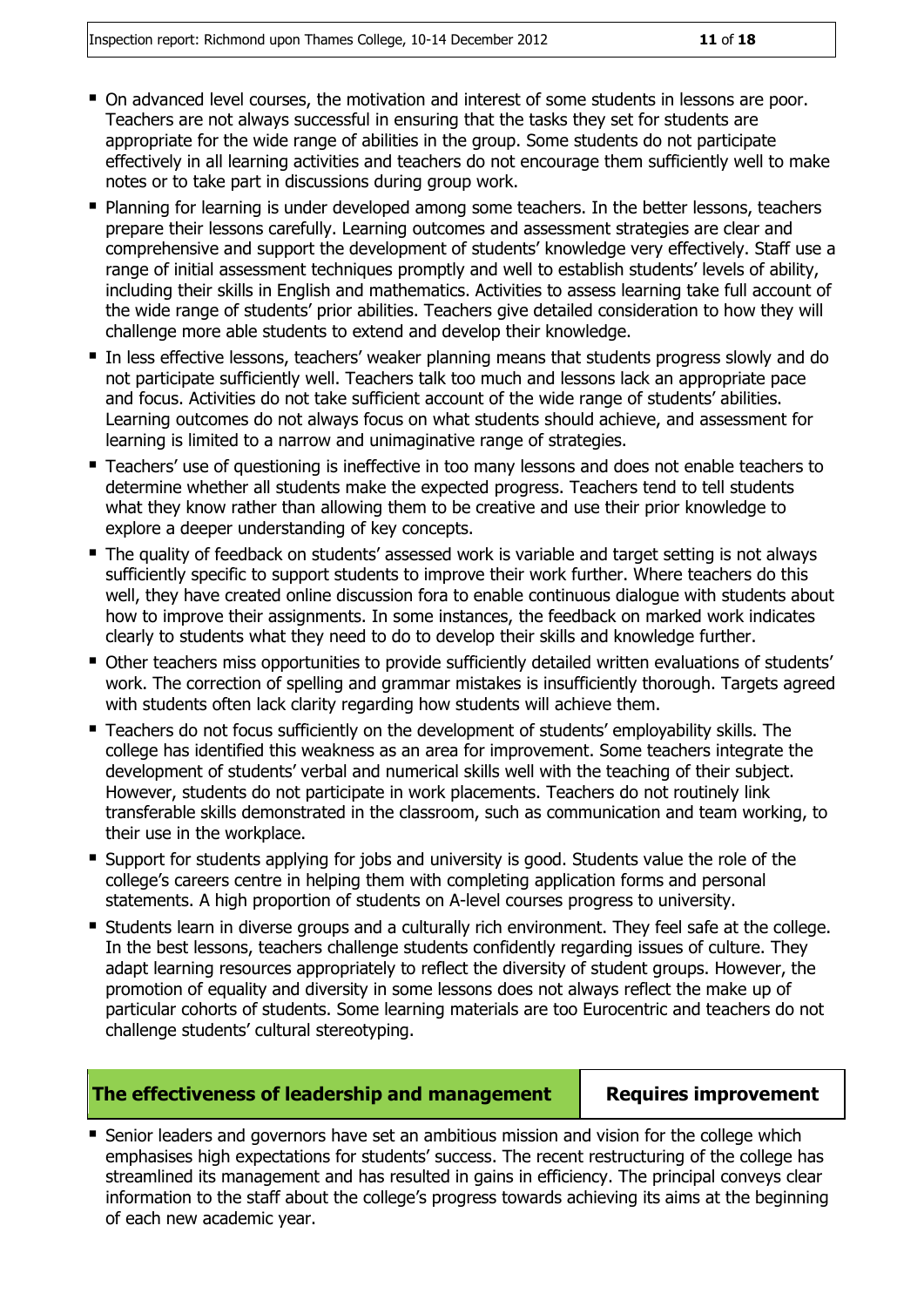- Most staff have a good understanding of how they contribute to achieving the college's objectives. Meetings between assistant principals and departmental managers help to promote a more consistent approach to teaching and learning across departments and have started to lead to the sharing of some good practice.
- Managers at all levels in the college have a clear responsibility for monitoring and improving students' achievements in their subject areas. They hold frequent meetings to review performance which include a clear focus on the progress individual students are making. The college met, or exceeded, most of its key targets for students' performance in 2011/12. Targets set for the current year are realistic but are not always sufficiently ambitious, particularly regarding students' achievement rates.
- Governors have a useful range of skills and expertise which benefits the college. Their specialist knowledge has enabled them to advise the college appropriately on performance management. Governors are well informed about the issues facing the college and what aspects of the provision require further improvement. They monitor key aspects of performance regularly and are involved fully in setting a clear agenda for improvement for the college. The composition of the governing body, and the college staff, does not reflect closely that of the student community.
- **Strategies to improve the standards of teaching, learning and assessment helped to increase the** proportion of students who completed their qualifications successfully in 2011/12, from well below the national average in many cases to above and, in some cases, well above the national rate. However, this improvement has been more marked in some areas of the college than others and students' success rates remain low in a minority of subjects. Too many students still make insufficient progress in their studies. Staff understand, and appreciate, the importance of clear accountability and performance management in order to bring about further improvements in the current year.
- **Professional development activities last year had a strong focus on developing the skills of staff** to carry out accurate self-assessment and to manage curriculum areas and courses more effectively. This training has been largely effective. Strengths and areas for improvement in teaching, learning and assessment are identified clearly in the college's self-assessment reports. Self-assessment is evaluative, mostly accurate and integrated well, with identified actions in the quality improvement plan.
- The college worked hard last year to ensure that most staff received a formal appraisal of their performance. Despite this, the link between performance management and the outcomes of lesson observations for teaching staff is under developed. Having acknowledged this area for improvement, managers have ensured better coordination of appraisals and lesson observations this year.
- Managers responsible for quality assurance have improved the arrangements for monitoring the college's provision, and this has had a significant impact on students' success rates. The college uses a number of well-designed systems for the regular review of performance at course and departmental level. Most course teams use data about students and other information such as complaints well to identify and resolve areas of concern in curriculum areas.
- The college offers a very broad choice of subjects and qualifications for students from entry level courses to higher education programmes. More than two thirds of students travel from outside the borough to the college to take advantage of this diverse range of provision. Managers base the curriculum offer on a well-considered analysis of qualifications which leads to opportunities for students to progress to employment and higher education. Many departments offer extensive work experience for students and have good relationships with employers.
- The college recognises that the gathering and analysis of students' and other users' feedback is an area for development. Whilst a network of course representatives is in place and some very good practice exists in collecting and responding to students' views, this practice is too variable across the college. The dissemination of outcomes from student surveys is not always prompt and the college does not yet have a systematic way of monitoring issues raised in tutorials.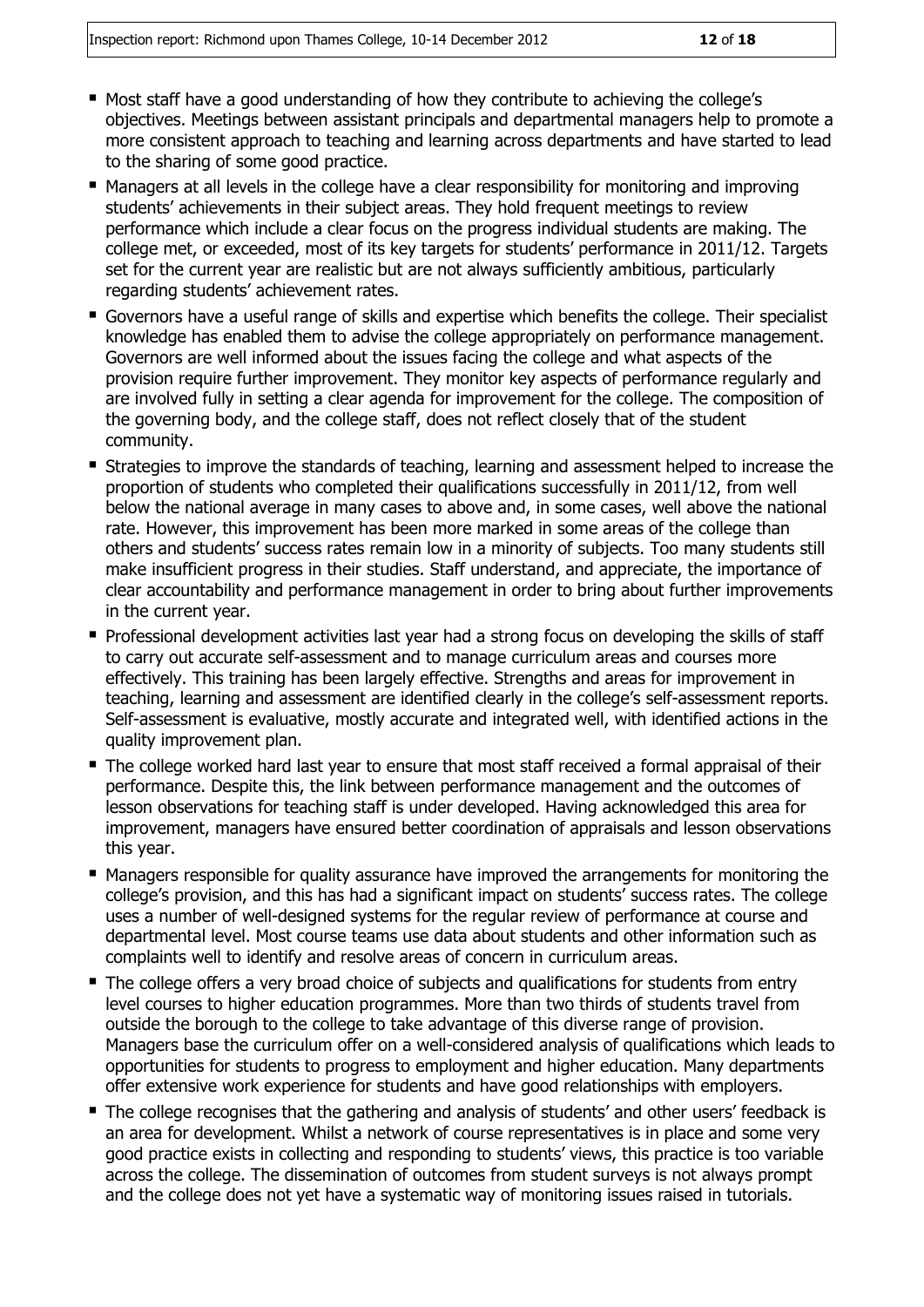- The college provides an inclusive, respectful and safe environment for students. Cross-college activities reinforce students' understanding of equality and diversity well. The college has been successful in reducing the gap in achievements between groups of students and most notably for those students with identified learning needs. However, it has been slow to identify the possible causes for the underperformance of men, particularly on advanced level courses, and this remains a recurring and significant area for improvement. Too much teaching does not meet students' individual learning needs.
- **Policies for safeguarding students are wide ranging and detailed. Recruitment checks on all** relevant staff are thorough. Governors receive appropriate training on their safeguarding responsibilities. Prompt recording and resolution of any safeguarding incidents are a priority of the college. Risk assessments for vulnerable students are particularly comprehensive.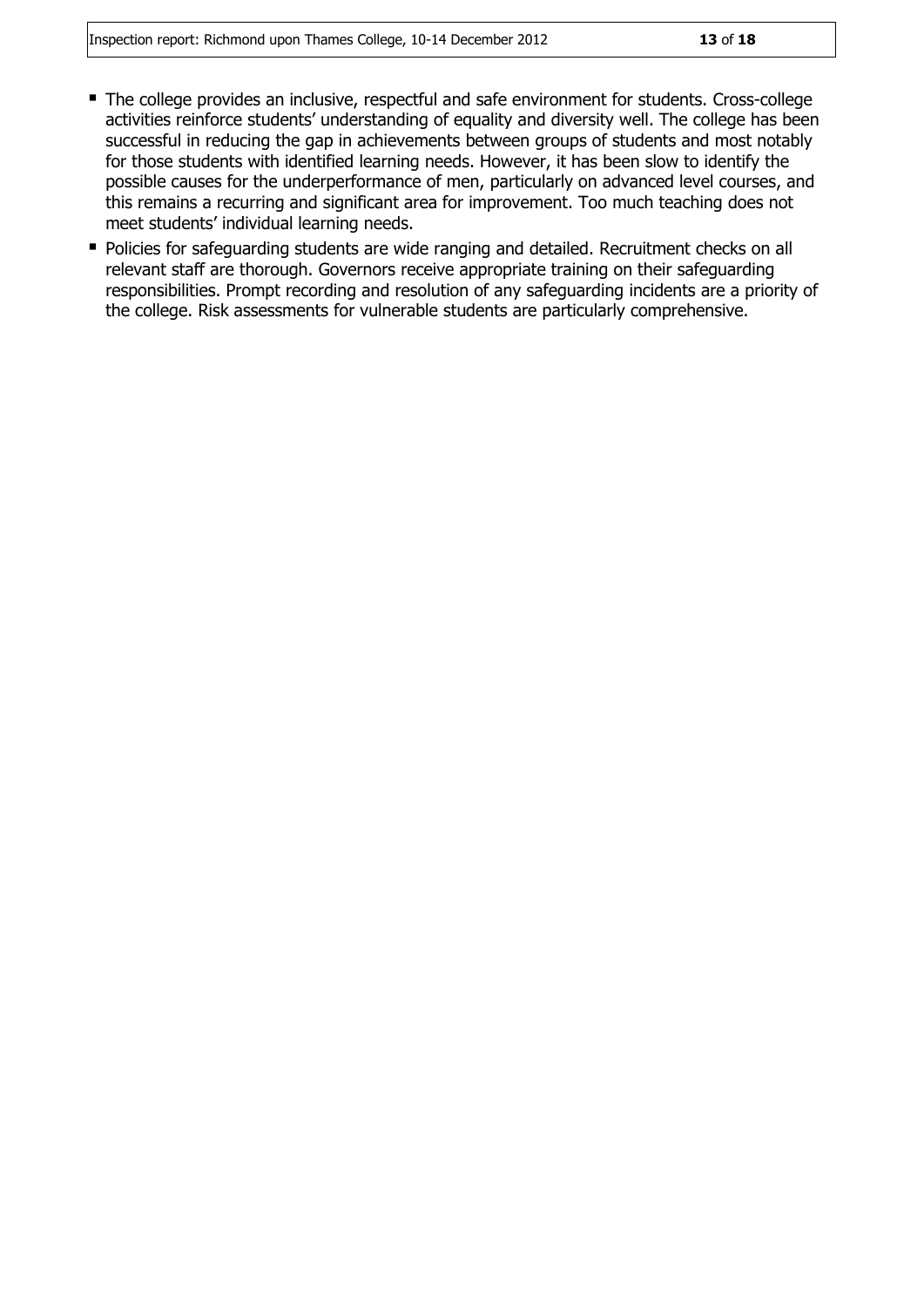## **Record of Main Findings (RMF)**

## **Richmond upon Thames College**

| Inspection grades are based<br>on a provider's performance:<br>1: Outstanding<br>2: Good<br>3: Requires improvement<br>4: Inadequate | <b>Overall</b> | 16-18 Learning<br>programmes | 19+ Learning<br>programmes |  |
|--------------------------------------------------------------------------------------------------------------------------------------|----------------|------------------------------|----------------------------|--|
| <b>Overall effectiveness</b>                                                                                                         | 3              | 3                            | 3                          |  |
| <b>Outcomes for learners</b>                                                                                                         | 3              | 3                            | 3                          |  |
| The quality of teaching, learning<br>and assessment                                                                                  |                | 3                            | 3                          |  |
| The effectiveness of leadership and<br>management                                                                                    | 3              | 3                            |                            |  |

| Subject areas graded for the quality of teaching, learning and assessment | <b>Grade</b>            |
|---------------------------------------------------------------------------|-------------------------|
| <b>Science</b>                                                            | 3                       |
| <b>Mathematics and statistics</b>                                         | 3                       |
| <b>Sport</b>                                                              | $\overline{2}$          |
| <b>Visual Arts</b>                                                        | $\overline{\mathbf{2}}$ |
| <b>Social sciences</b>                                                    | 3                       |
| <b>Psychology</b>                                                         | 3                       |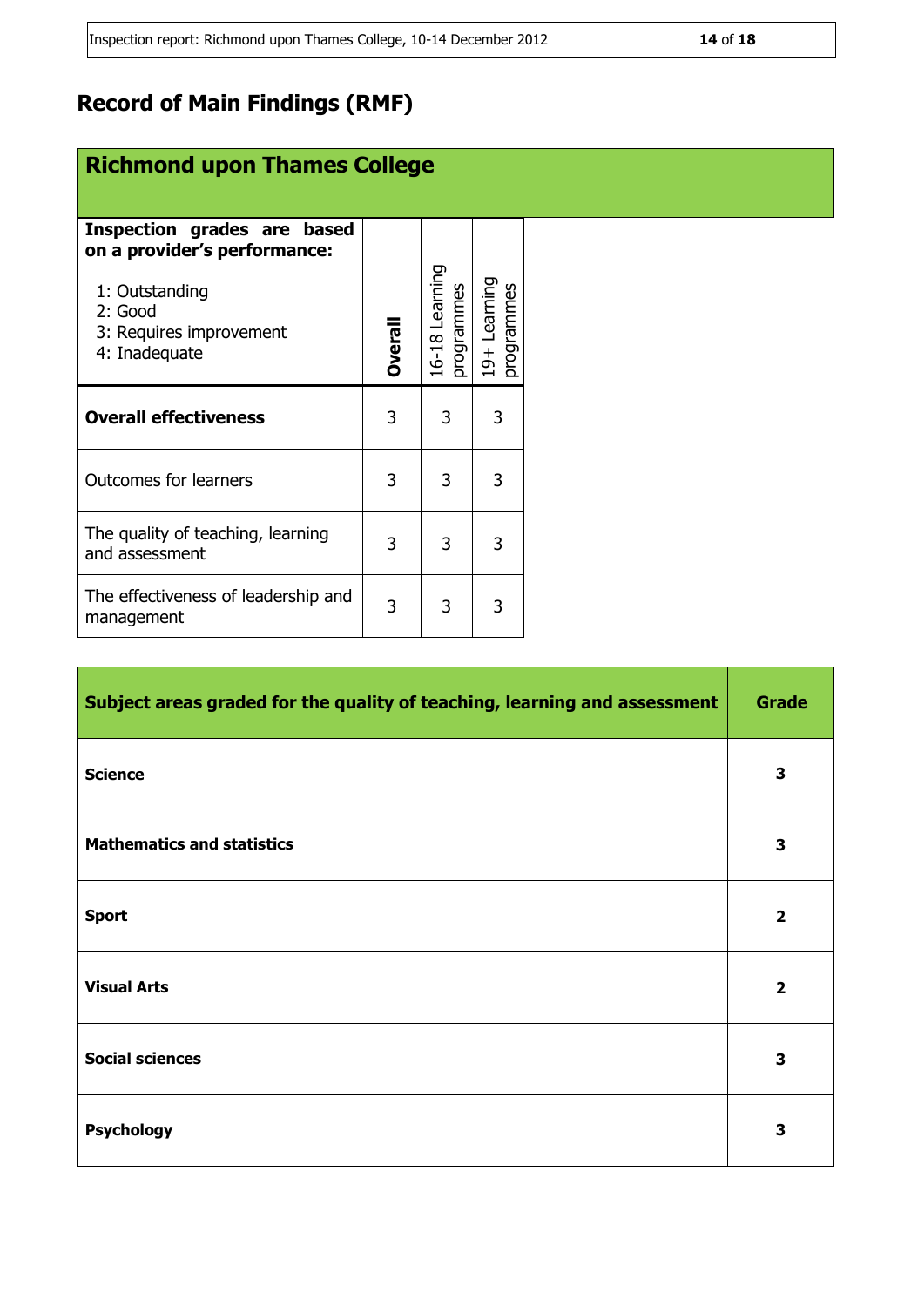|  |  | Inspection report: Richmond upon Thames College, 10-14 December 2012 | 15 of 18 |
|--|--|----------------------------------------------------------------------|----------|
|  |  |                                                                      |          |

| н<br>٠<br>۰,<br>٠ |  |
|-------------------|--|
|-------------------|--|

| <b>English</b>                  | $\overline{2}$          |
|---------------------------------|-------------------------|
| <b>Modern foreign languages</b> | $\overline{\mathbf{2}}$ |
| <b>Accounting and finance</b>   | 3                       |
| <b>Business management</b>      | 3                       |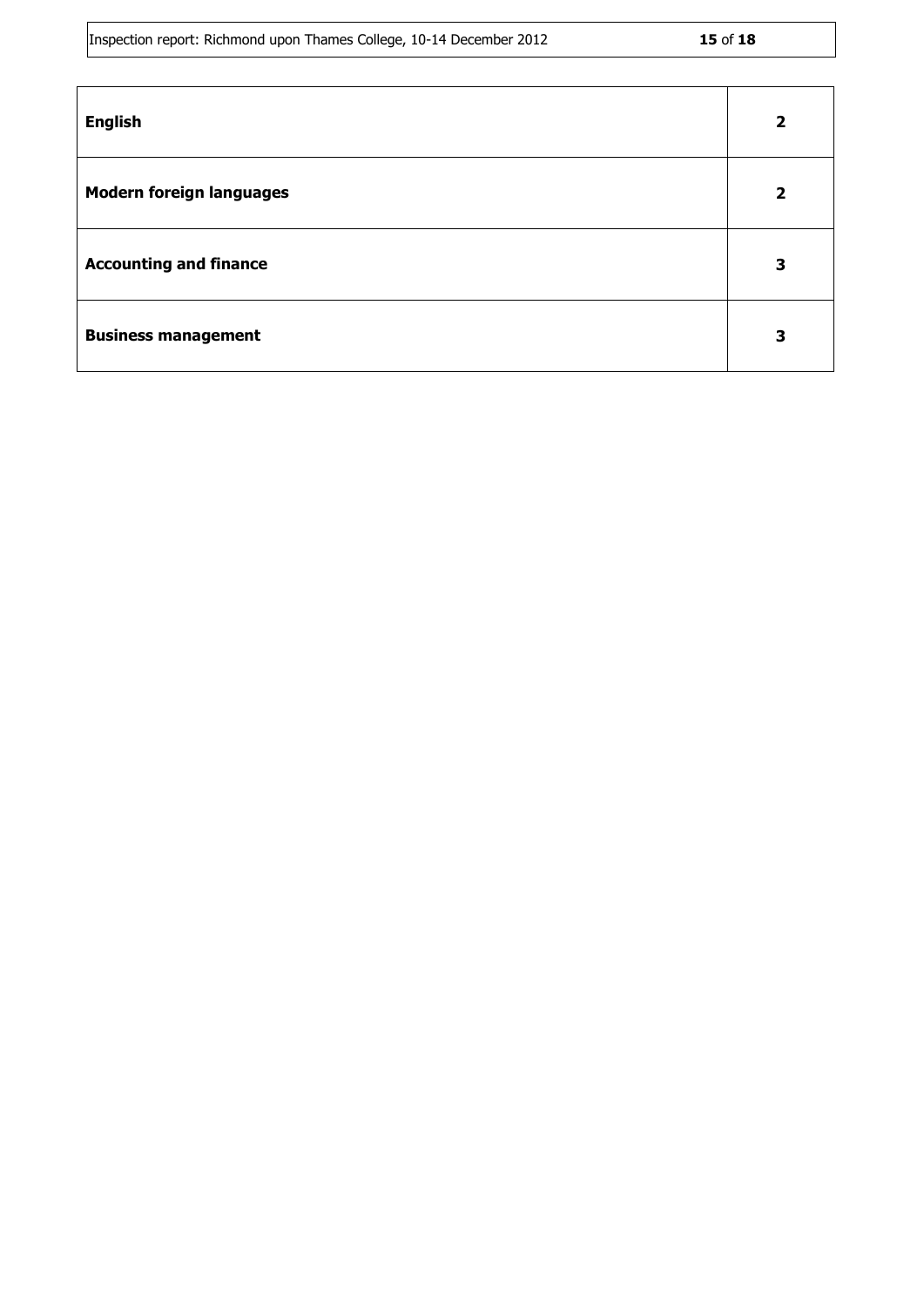## **Provider details**

| <b>Richmond upon Thames College</b>                                                  |                                   |  |  |  |
|--------------------------------------------------------------------------------------|-----------------------------------|--|--|--|
| <b>Type of provider</b>                                                              | General further education college |  |  |  |
| <b>Age range of learners</b>                                                         | $16+$                             |  |  |  |
| <b>Approximate number of</b><br>all learners over the previous<br>full contract year | Full-time: 3,753                  |  |  |  |
|                                                                                      | Part-time: 1,637                  |  |  |  |
| <b>Principal/CEO</b>                                                                 | David Ansell                      |  |  |  |
| Date of previous inspection                                                          | January 2007                      |  |  |  |
| <b>Website address</b>                                                               | www.rutc.ac.uk                    |  |  |  |

| Provider information at the time of the inspection                                             |                     |                     |           |                 |                                                    |                |                      |       |
|------------------------------------------------------------------------------------------------|---------------------|---------------------|-----------|-----------------|----------------------------------------------------|----------------|----------------------|-------|
| <b>Main course or learning</b><br>programme level                                              | Level 1 or<br>below |                     | Level 2   |                 | Level 3                                            |                | Level 4<br>and above |       |
| <b>Total number of learners</b><br>(excluding apprenticeships)                                 | $16 - 18$           | $19+$               | $16 - 18$ | $19+$           | $16 - 18$                                          | $19+$          | $16 - 18$            | $19+$ |
| <b>Full-time</b>                                                                               | 204                 | 124                 | 316       | 11              | 2,749                                              | 57             | 29                   | 0     |
| <b>Part-time</b>                                                                               | 129                 | 828                 | 151       | 366             | 590                                                | 171            | $\mathbf{0}$         | 75    |
|                                                                                                |                     |                     |           |                 |                                                    |                |                      |       |
| <b>Number of apprentices by</b>                                                                |                     | <b>Intermediate</b> |           | <b>Advanced</b> |                                                    |                | <b>Higher</b>        |       |
| <b>Apprenticeship level and age</b>                                                            | $16 - 18$           |                     | $19+$     | $16 - 18$       | $19+$                                              | $16 - 18$      |                      | $19+$ |
|                                                                                                | 28                  |                     | 36        | 43              | 16                                                 | $\overline{2}$ |                      | 6     |
|                                                                                                |                     |                     |           |                 |                                                    |                |                      |       |
| <b>Number of learners aged 14-16</b>                                                           | N/A                 |                     |           |                 |                                                    |                |                      |       |
| <b>Number of community learners</b>                                                            | N/A                 |                     |           |                 |                                                    |                |                      |       |
| <b>Number of employability learners</b>                                                        | 54                  |                     |           |                 |                                                    |                |                      |       |
| <b>Funding received from</b>                                                                   |                     |                     |           |                 | Education Funding Agency and Skills Funding Agency |                |                      |       |
| At the time of inspection the<br>provider contracts with the<br>following main subcontractors: | п                   | <b>None</b>         |           |                 |                                                    |                |                      |       |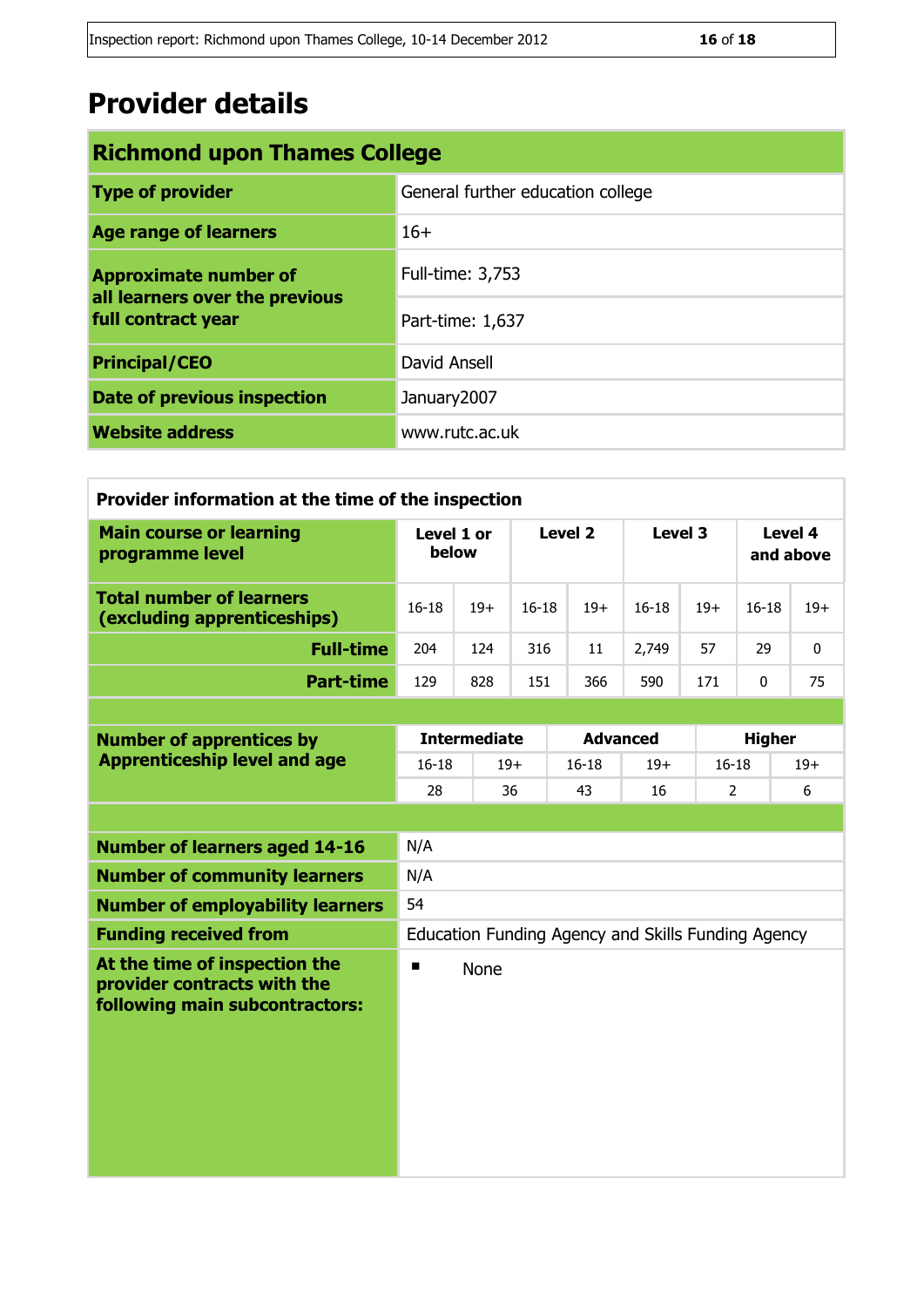### **Additional socio-economic information**

Richmond upon Thames College is a large general further education college located in the London Borough of Richmond. The college has one main site in Twickenham but serves a very wide catchment area, attracting students from 28 of the 33 London boroughs. The main employment in the area is in the management and professional sectors. The unemployment rate is one of the lowest in London. The number of people in Richmond schools attaining five GCSEs at A\* to C including English and mathematics was above the national average in 2011/12, having fallen slightly from the previous year.

### **Information about this inspection**

**Lead inspector Richard Moore HMI** 

Three of Her Majesty's Inspectors (HMI) and six additional inspectors, assisted by the director of performance and standards as nominee, carried out the inspection with short notice. Inspectors took account of the provider's most recent self-assessment report and development plans, and the previous inspection report. Inspectors also used data on students' achievements over the last three years to help them make judgements. Inspectors used group and individual interviews, telephone calls and online questionnaires to gather the views of students and employers; these views are reflected throughout the report. They observed learning sessions, assessments and progress reviews. The inspection took into account all of the provision at the provider. Inspectors looked at the quality of teaching, learning and assessment across all of the provision and graded the sector subject areas listed in the report above.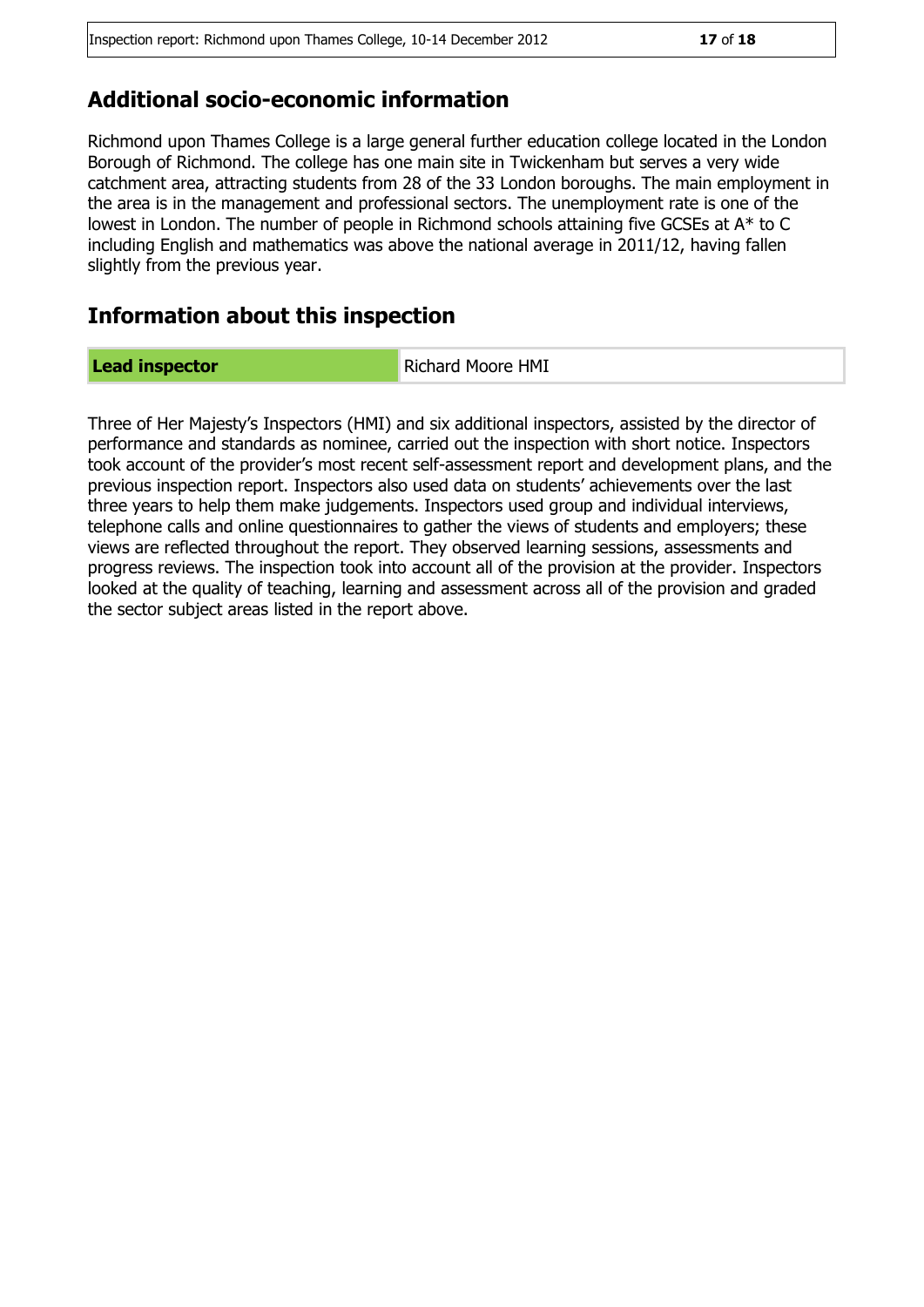[learnerview@ofsted.gov.uk](mailto:learnerview@ofsted.gov.uk)

### **What inspection judgements mean**

| Grade   | <b>Judgement</b>     |
|---------|----------------------|
| Grade 1 | Outstanding          |
| Grade 2 | Good                 |
| Grade 3 | Requires improvement |
| Grade 4 | Inadequate           |

Detailed grade characteristics can be viewed in the Handbook for the inspection of further education and skills 2012, Part 2:

http://www.ofsted.gov.uk/resources/handbook-for-inspection-of-further-education-and-skillsseptember-2012

Any complaints about the inspection or the report should be made following the procedures set out in the guidance 'Complaining about inspections', which is available from Ofsted's website: www.ofsted.gov.uk If you would like Ofsted to send you a copy of the guidance, please telephone 0300 123 4234, or email enquiries@ofsted.gov.uk.



Learner View is a new website where learners can tell Ofsted what they think about their college or provider. They can also see what other learners think about them too.

To find out more go to [www.learnerview.ofsted.gov.uk](http://www.learnerview.ofsted.gov.uk/) or if you have any questions about Learner View please email Ofsted at: